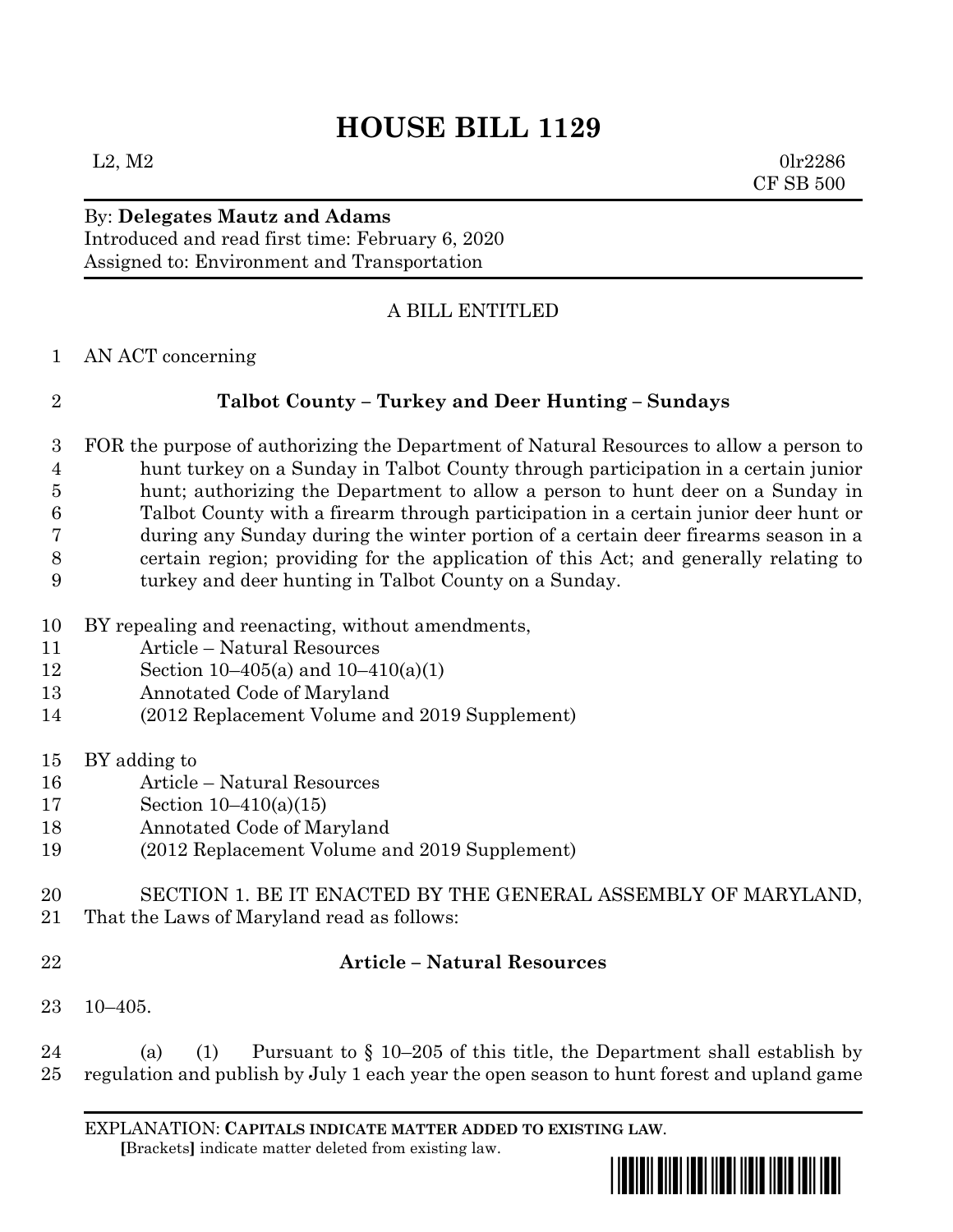birds and mammals. (2) Except as provided under § 10–410 of this subtitle, the Department may not authorize hunting on a Sunday. (3) (i) 1. Subject to subsubparagraph 2 of this subparagraph, the Department shall establish by regulation by July 1 of each year a junior deer hunt to occur on a Saturday and Sunday on the same weekend during a deer hunting season. 2. The regulations adopted under this subparagraph may not authorize the junior deer hunt to occur on a Sunday in a county in which deer hunting is not authorized for that Sunday. 10 (ii) A person may participate in the junior deer hunt if the person: 11 1. Is 16 years of age or younger; 2. Possesses a valid hunting license or is exempt from hunting license requirements; and 3. Is accompanied by a person who: 15 A. Is at least 21 years of age; B. Possesses a valid hunting license or is exempt from hunting license requirements; and C. Is not in possession of a firearm, a bow, or any other hunting device. (iii) A person who participates in the junior deer hunt may use a firearm to hunt deer on the days of the hunt. 10–410. (a) (1) Except as otherwise provided in this subsection, a person may not hunt any game bird or mammal on Sundays. **(15) (I) THIS PARAGRAPH APPLIES ONLY IN TALBOT COUNTY. (II) THE DEPARTMENT MAY ALLOW A PERSON TO HUNT TURKEY ON A SUNDAY THROUGH PARTICIPATION IN THE JUNIOR HUNT FOR TURKEYS, AS ESTABLISHED BY THE DEPARTMENT. (III) THE DEPARTMENT MAY ALLOW A PERSON TO HUNT DEER WITH A FIREARM ON A SUNDAY:**

**HOUSE BILL 1129**